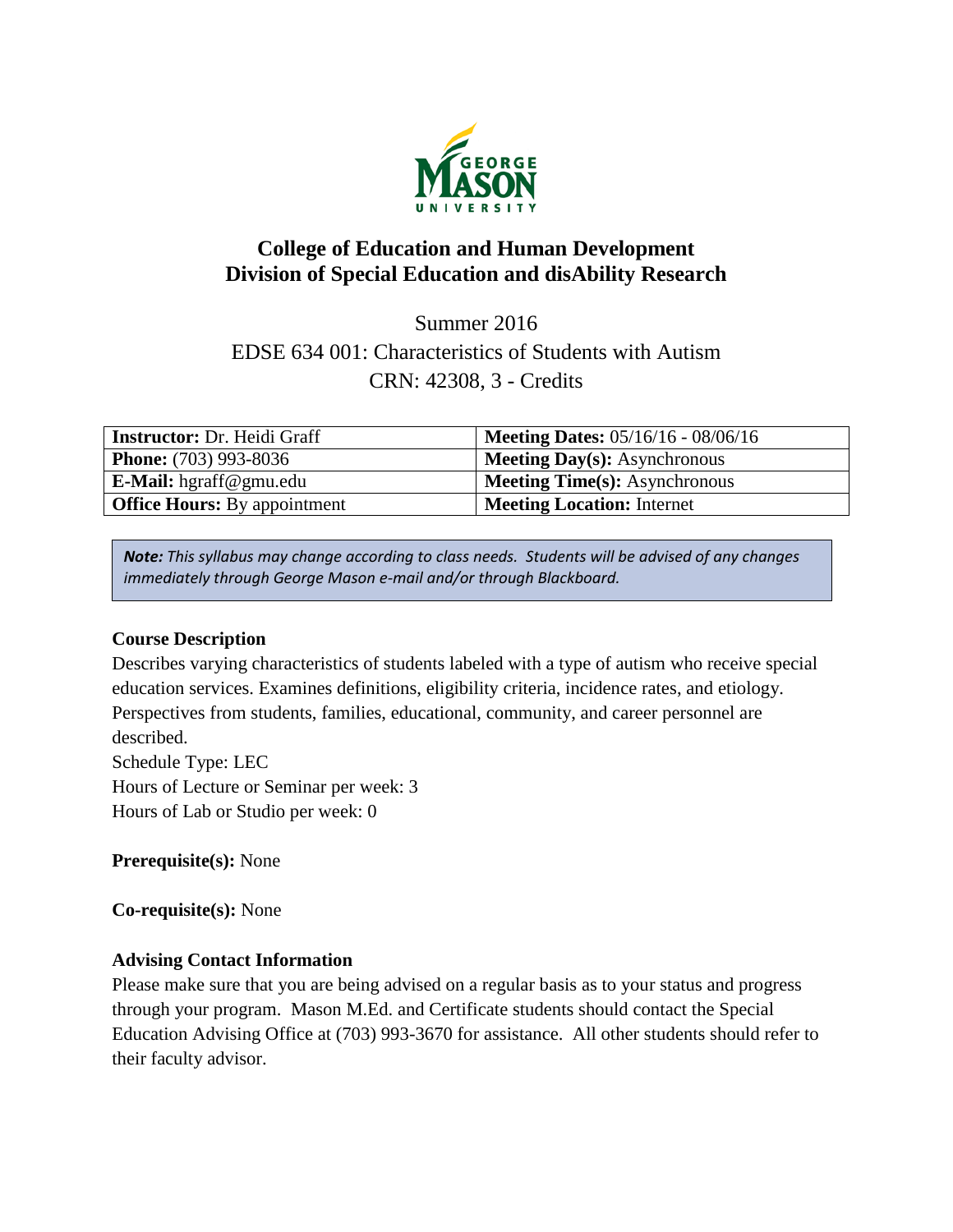### **Nature of Course Delivery**

Learning activities include the following:

- 1. Class lecture and discussion
- 2. Application activities
- 3. Small group activities and assignments
- 4. Video and other media supports
- 5. Research and presentation activities
- 6. Electronic supplements and activities via Blackboard

### **DELIVERY METHOD:**

This course will be delivered online using an **asynchronous** format via the Blackboard learning management system (LMS) housed in the MyMason portal. You will log in to the Blackboard course site using your Mason email name (everything before "@masonlive.gmu.edu) and email password. The course site will be available on May 15, 2016.

### **TECHNICAL REQUIREMENTS:**

To participate in this course, students will need the following resources:

- High-speed Internet access with a standard up-to-date browser, either Internet Explorer or Mozilla Firefox. Opera and Safari are not compatible with Blackboard;
- Consistent and reliable access to their GMU email and Blackboard, as these are the official methods of communication for this course
- Students may be asked to create logins and passwords on supplemental websites and/or to download trial software to their computer or tablet as part of the course requirements.
- The following software plug-ins for Pcs and Macs respectively, available for free downloading by clicking on the link next to each plug-in:
	- Adobe Acrobat Reader:<http://get.adobe.com/reader/>
	- Windows Media Player: [http://windows.microsoft.com/en-](http://windows.microsoft.com/en-US/windows/downloads/windows-media-player)[US/windows/downloads/windows-media-player](http://windows.microsoft.com/en-US/windows/downloads/windows-media-player)
	- Apple QuickTime Player: [www.apple.com/quicktime/download/](http://www.apple.com/quicktime/download/)
- A headset microphone for use with the Blackboard Collaborate web conferencing tool

### **EXPECTATIONS:**

- **Course Week:** Refer to the asynchronous bullet below is your course is asynchronous or the synchronous bullet if your course is synchronous.
	- **Asynchronous:** Because online courses do not have a "fixed" meeting day, our week will **start** on Wednesdays, and **finish** on Tuesdays.
- **Log-in Frequency**: Refer to the asynchronous bullet below is your course is asynchronous or the synchronous bullet if your course is synchronous.
	- **Synchronous:** Students must log-in for all scheduled online synchronous meetings. In addition, students must actively check the course Blackboard site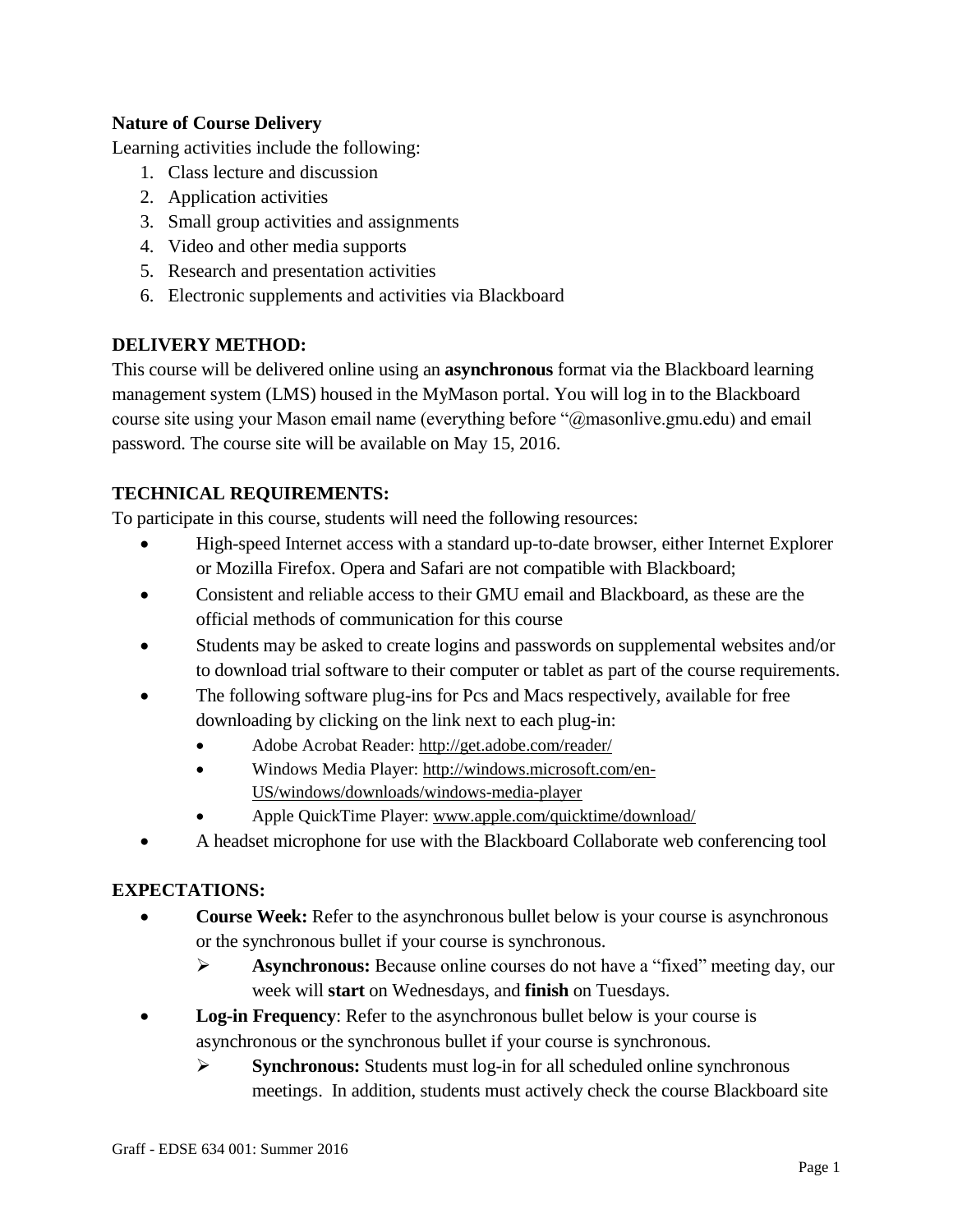and their GMU email for communications from the instructor, at a minimum this should be 3 times per week.

- **Participation**: Students are expected to actively engage in all course activities throughout the semester, which include viewing of all course materials, completing course activities and assignments, and participating in course discussions and group interactions.
- **Technical Competence**: Students are expected to demonstrate competence in the use of all course technology. Students are expected to seek assistance if they are struggling with technical components of the course. Contact ITU [\(http://itservices.gmu.edu/help.cfm\)](http://itservices.gmu.edu/help.cfm) at (703) 993-8870 or [support@gmu.edu.](mailto:support@gmu.edu)
- **Technical Issues**: Students should expect that they could experience some technical difficulties at some point in the semester and should, therefore, budget their time accordingly. Late work will not be accepted based on individual technical issues.
- **Workload**: Expect to log in to this course **at least three times a week** to read announcements, participate in the discussions, and work on course materials. Remember, this course is **not** self-paced. There are **specific deadlines** and **due dates** listed in the **CLASS SCHEDULE** section of this syllabus to which you are expected to adhere. It is the student's responsibility to keep track of the weekly course schedule of topics, readings, activities and assignments due.

**Netiquette:** Our goal is to be **collaborative**, not combative. Experience shows that even an innocent remark in the online environment can be misconstrued. I suggest that you always re-read your responses carefully before you post them to encourage others from taking them as personal attacks. **Be positive in your approach to others and diplomatic with your words.** I will do the same. Remember, you are not competing with each other but sharing information and learning from one another as well as from the instructor.

### **Learner Outcomes**

Upon completion of this course, students will be able to:

- 1. Identify and describe the evolution of autism as a disability category.
- 2. Examine varying perspectives on the etiology of autism.

3. Analyze individual as well as clusters of student behaviors to identify the label associated with the behaviors.

4. Examine the diversity of definitions that apply to the wide range of skills associated with students who are labeled with autism.

5. Describe how schools, families, and community agencies may collaborate in determining eligibility for students with autism as a primary disability label.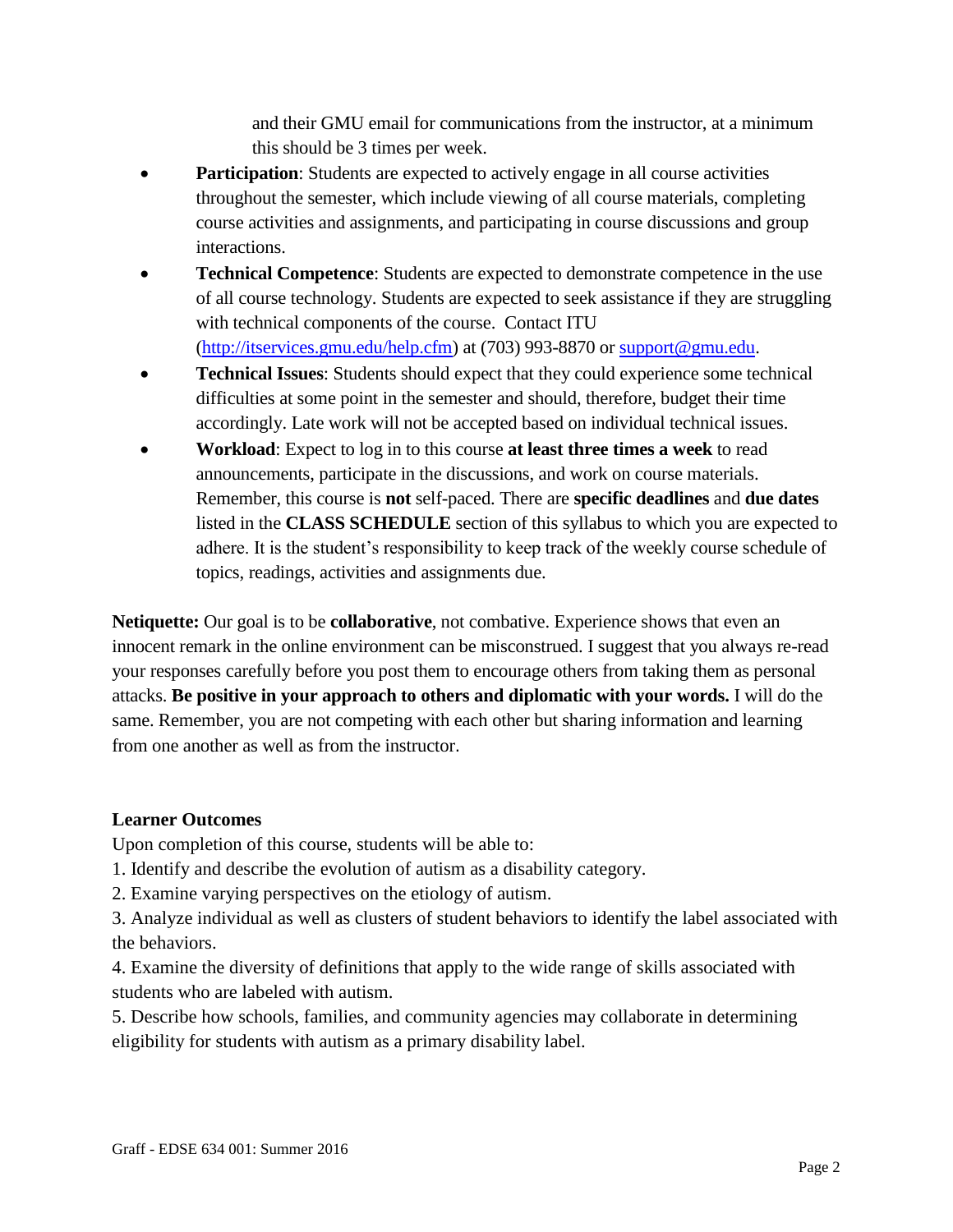6. Given specific student behaviors targeted for specialized services via special education, identify corresponding responsive instructional techniques and the research that supports those techniques.

7. Describe the range of service delivery models for students with autism, and analyze the extent to which research-based practices are implemented in educational settings so that students are served in the least restrictive environment.

### **Required Textbooks**

Wheeler, J. J., Mayton, M. R., & Carter, S. L. (2015). *Methods for teaching students with autism spectrum disorders: Evidence-based practices*. Pearson. Kluth, P. (2010). *You're going to love this kid! (2nd ed.).* Baltimore: Brookes.

### **Course Relationships to Program Goals and Professional Organizations**

This course is part of the George Mason University, Graduate School of Education (GSE), Special Education Program for the Teaching Students with Autism Graduate Certificate. This program complies with the standards for teacher licensure established by the Council for Exceptional Children (CEC), the major special education professional organization. The CEC standard that will be addressed in this class is Standard 2: Characteristics of Learners.

### **GMU Policies and Resources for Students:**

a. Students must adhere to the guidelines of the George Mason University Honor Code [See <http://oai.gmu.edu/the-mason-honor-code/>].

b. Students must follow the university policy for Responsible Use of Computing [See [http://universitypolicy.gmu.edu/policies/responsible-use-of-computing/\]](http://universitypolicy.gmu.edu/policies/responsible-use-of-computing/).

c. Students are responsible for the content of university communications sent to their George Mason University email account and are required to activate their account and check it regularly. All communication from the university, college, school, and program will be sent to students solely through their Mason email account.

d. The George Mason University Counseling and Psychological Services (CAPS) staff consists of professional counseling and clinical psychologists, social workers, and counselors who offer a wide range of services (e.g., individual and group counseling, workshops and outreach programs) to enhance students' personal experience and academic performance [See [http://caps.gmu.edu/\]](http://caps.gmu.edu/).

e. Students with disabilities who seek accommodations in a course must be registered with George Mason University Disability Services and inform their instructor, in writing, as soon as possible. Approved accommodations will begin at the time the written letter from Disability Services is received by the instructor. [See [http://ods.gmu.edu/\]](http://ods.gmu.edu/).

f. Students must follow the university policy stating that all sound emitting devices shall be turned off during class unless otherwise authorized by the instructor.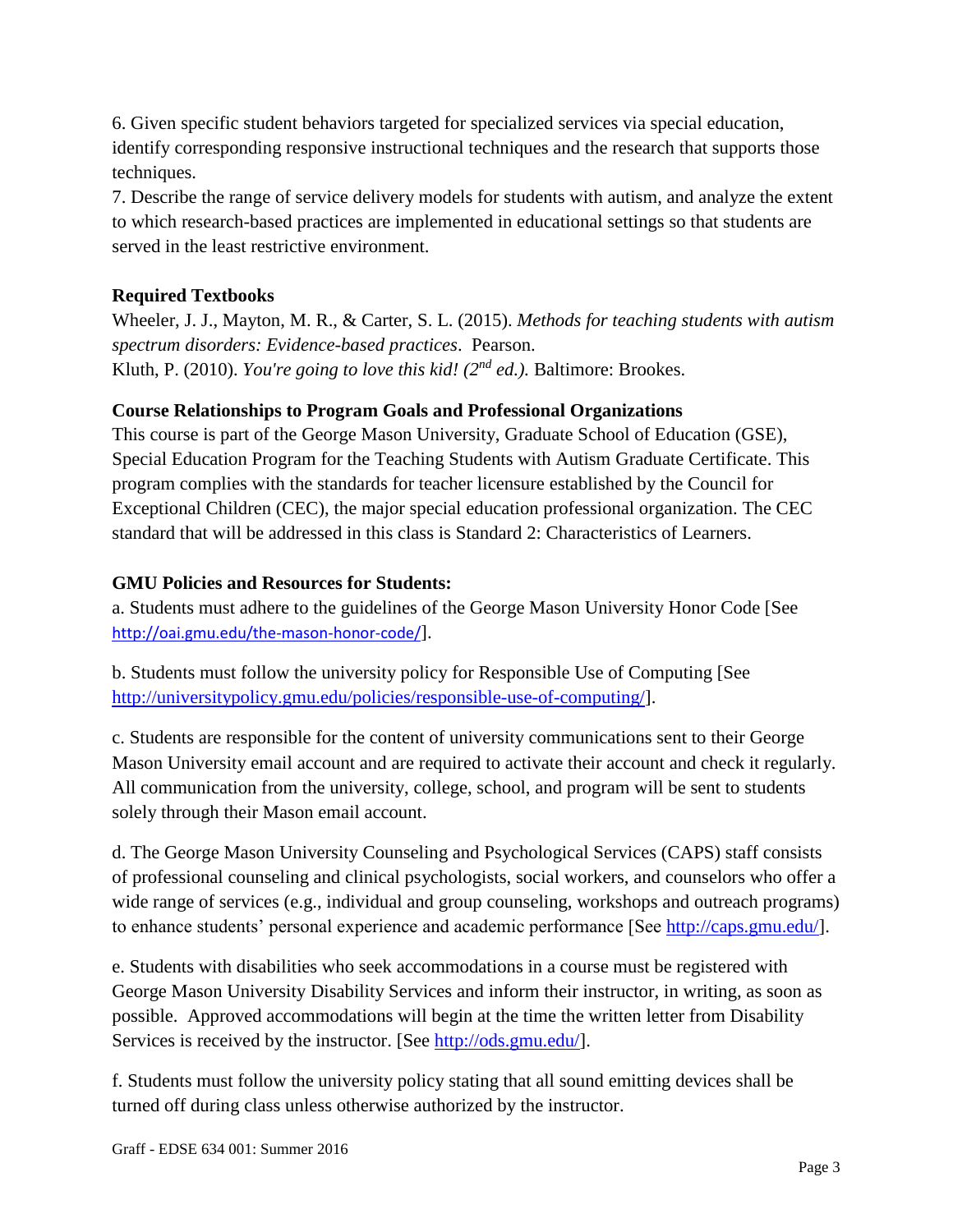g. The George Mason University Writing Center staff provides a variety of resources and services (e.g., tutoring, workshops, writing guides, handbooks) intended to support students as they work to construct and share knowledge through writing [See [http://writingcenter.gmu.edu/\]](http://writingcenter.gmu.edu/).

#### **Professional Dispositions**

Students are expected to exhibit professional behaviors and dispositions at all times.

#### **Core Values Commitment**

The College of Education & Human Development is committed to collaboration, ethical leadership, innovation, research-based practice, and social justice. Students are expected to adhere to these principles. [See [http://cehd.gmu.edu/values/\]](http://cehd.gmu.edu/values/)

For additional information on the College of Education and Human Development, Graduate School of Education, please visit our website [See [http://gse.gmu.edu/\]](http://gse.gmu.edu/)

#### **Course Policies & Expectations**

*Attendance.*

All course work will be online in an Asynchronous format. There will be no face-to-face meetings.

#### *Late Work.*

All modules are due as noted on the course site and below in the schedule. No late work can be submitted.

#### **Tk20 Performance-Based Assessment Submission Requirement**

Every student registered for any Special Education course with a required performance-based assessment is required to submit the *Classroom Observation* to Tk20 through Blackboard (regardless of whether the student is taking the course as an elective, a onetime course or as part of an undergraduate minor). Evaluation of the performance-based assessment by the course instructor will also be completed in Tk20 through Blackboard. Failure to submit the assessment to Tk20 (through Blackboard) will result in the course instructor reporting the course grade as Incomplete (IN). Unless the IN grade is changed upon completion of the required Tk20 submission, the IN will convert to an F nine weeks into the following semester.

#### **Grading Scale**

 $A = 380 - 400$  $A- = 365 - 379$  $B_+ = 354 - 364$  $B = 344 - 353$  $C = 330 - 343$  $F = < 329$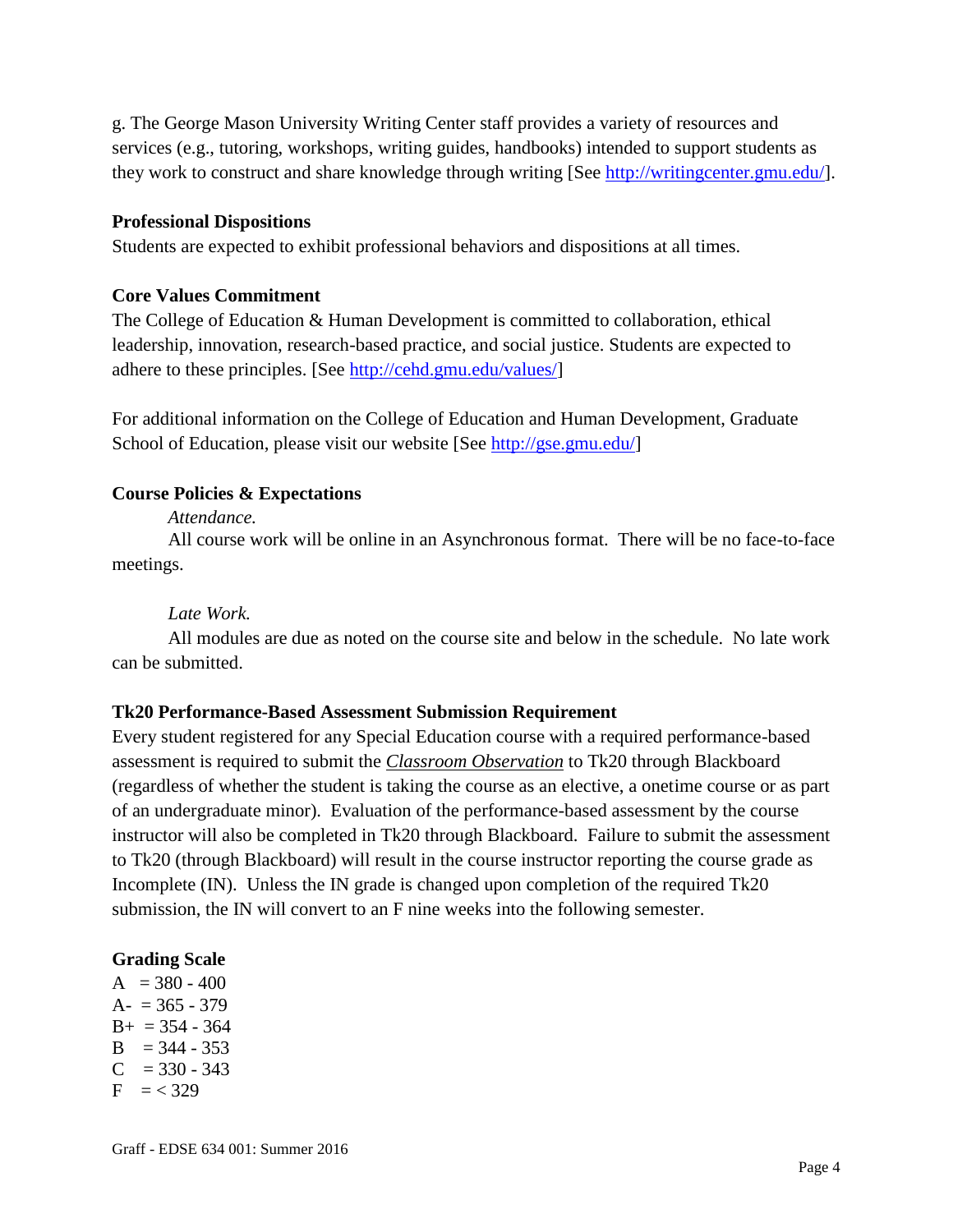#### **Assignments**

**Performance-based Assessment (Tk20 submission required).**

This is your signature assignment for Tk20. Conduct in-person interviews with three people, one of which must be the parent/guardian of a student with autism. When appropriate, the individual with autism may be one of the three people interviewed. At least one school professional (i.e., general education teacher, special education teacher, speech-language therapist, principal) must be interviewed. Depending on who you choose to interview, it may also be appropriate to select a professional from a community agency. All individuals interviewed should know or work with the SAME person with ASD. The purpose of these interviews is to gather information from different sources to determine their views and experiences about educational programming for this student with autism. Questions asked during the interview *must be approved in advance*, and you should definitely follow-up on individual's responses to questions as appropriate during the interview. Synthesize the information you elicited from the interviews (be sure you do not simply identify the responses; synthesis must be evident), and connect information you elicited from a minimum of TWO recent (2013, 2014, 2015, or 2016) per theme of research (or literature) from peer-reviewed professional journal articles. Use pseudonyms for school personnel, schools, or towns. Emphasize with interviewees that (a) interviews are a course assignment and (b) confidentiality of responses is assured.

- Cover sheet. (One page)
- **Method** identified: Insert a one-page that tells how you explained the interview to people (including your welcome), terms defined prior to the interview, the specific questions asked, and pseudonyms for each interviewee with their position title after the name. (One page)
- Theme # 1 **Educational Placement** synthesized; recent research or literature integrated (at least 2 research articles). (Two pages)
- Theme # 2 **Social Level** synthesized; recent research or literature integrated (at least 2 research articles). (Two pages)
- Theme # 3 **Behavioral Concerns** synthesized; recent research or literature integrated (at least 2 research articles). (Two pages)
- **Reflections** noted; recent research or literature integrated (1 or 2 research articles or literature). (Two pages)
- **References** (**7 minimum**). (One page)

#### **Performance-based Common Assignments (No Tk20 submission required).**

**Other Assignments.**